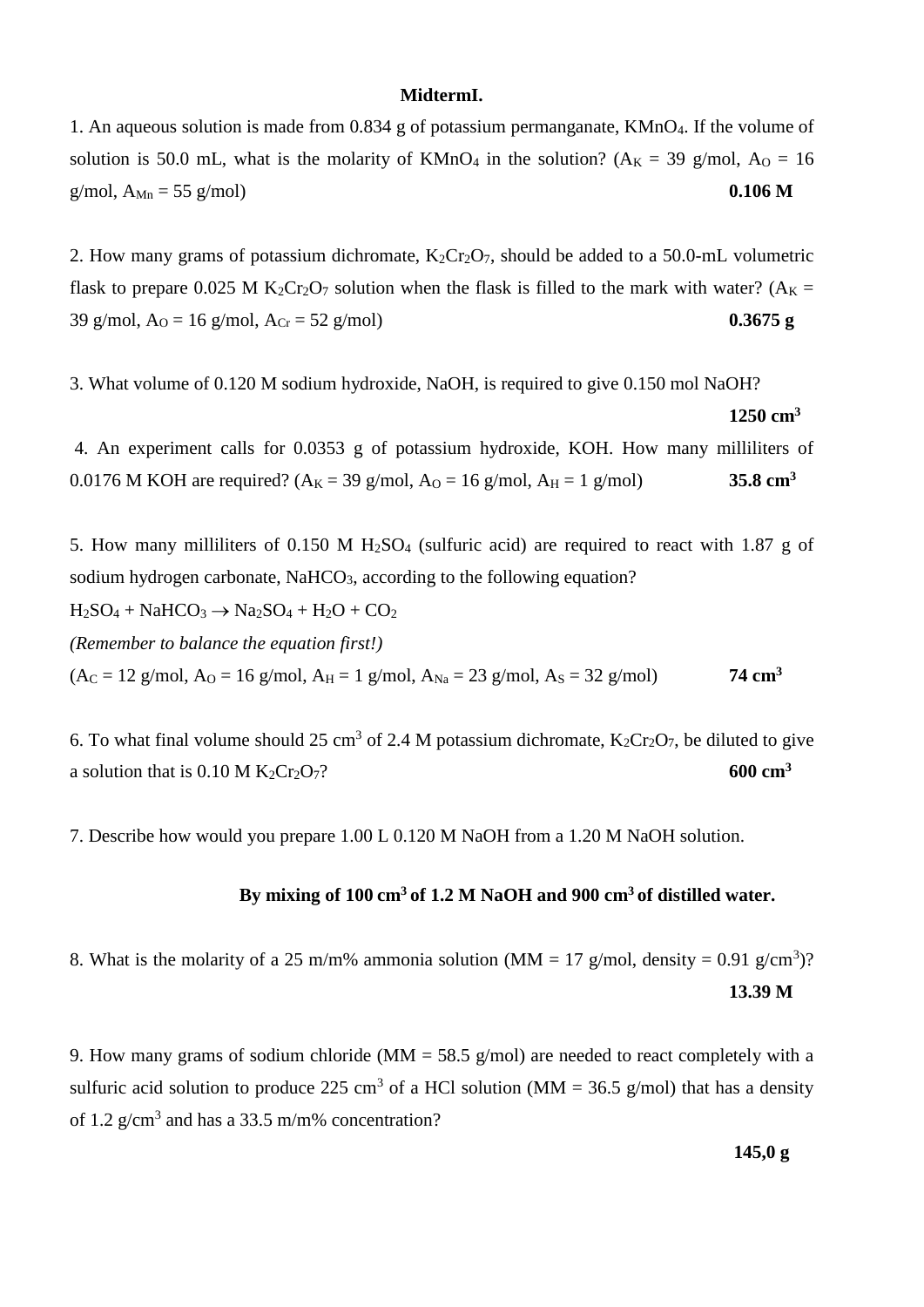10. 10 cm<sup>3</sup> of a concentrated 37 m/m% hydrochloric acid solution (density =1.25 g/cm<sup>3</sup>) will be diluted to a final concentration of 0.8 M. *MM (hydrochloric acid) = 36.5 g/mol*

a, What is the m/V% of the concentrated hydrochloric acid solution? **46.25m/V%** b, How many cm<sup>3</sup>of 0.8 M hydrochloric acid can be prepared from the 37 m/m% solution?**158.4 cm<sup>3</sup>** c, How many  $\text{cm}^3$  of water should be used for the dilution? **148.4 cm**<sup>3</sup>

11.) 200 cm<sup>3</sup> of a 1.0 M potassium hydroxide reacts with a 96 m/m% sulfuric acid solution (density = 1.84 g/cm<sup>3</sup>). *MM* (sulfuric acid) = 98 g/mol, *MM* (salt) = 142 g/mol

a) Write a balanced equation for the neutralization reaction! **2KOH + H2SO<sup>4</sup> = K2SO<sup>4</sup> + 2H2O** b) How many cm<sup>3</sup> of concentrated sulfuric acid (96 m/m%) solution are needed for the neutralization? **5.55 cm<sup>3</sup>**

c) How many grams of salt are produced? **14.2 g**

# **Midterm II.**

1. 4.89 g of metallic copper (AM = 63.5 g/mol) is added to 4.15 cm<sup>3</sup> 67 m/m% nitric acid solution  $(MM = 63$  g/mol, density = 1.4 g/cm<sup>3</sup>).

A. Write and balance the equation

| B. Which of the reactants is the limiting reactant?                          | nitric acid          |
|------------------------------------------------------------------------------|----------------------|
| C. How many cm <sup>3</sup> of gas is produced at STP (101.3 kPa and 25 °C)? | $756.9 \text{ cm}^3$ |
| D. How many grams of salt are produced in the reaction?                      | 2.90 g               |
| E. What is the $m/m\%$ of the resulting salt?                                | $31.25\%$            |

2. 1.05 g of metallic zinc (AM = 65.4 g/mol) react with 0.4 cm<sup>3</sup> 37 m/m% hydrochloric acid  $(MM = 36.5 \text{ g/mol}, density = 1.2 \text{ g/cm}^3).$ 

A. Write and balance the equation

| B. Which of the reactants is the limiting reactant?               | hydrochloric acid   |
|-------------------------------------------------------------------|---------------------|
| C. In which % was applied the reactant in excess?                 | 560%                |
| D. How many $\text{cm}^3$ of gas is produced at 82 kPa and 35 °C? | $76.0 \text{ cm}^3$ |
| E. What is the $m/m\%$ of the resulting salt?                     | 21.76%              |

3. Iron(II) hydroxide is a precipitate that can be oxidized on air according to the following equation:

 $Fe(OH)<sub>2</sub> + O<sub>2</sub> + H<sub>2</sub>O \rightarrow Fe(OH)<sub>3</sub>$ 

A. Balance the equation.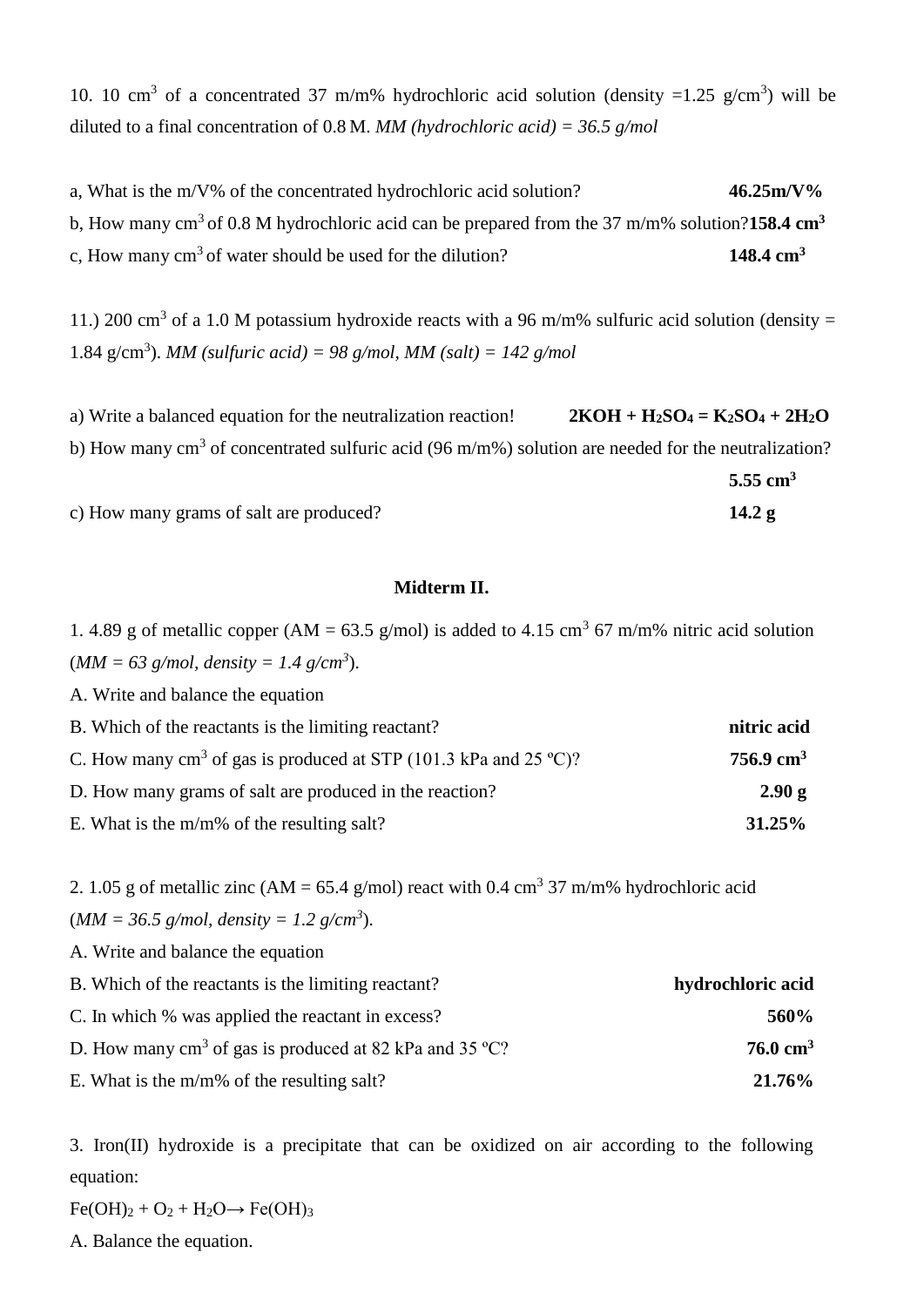B. How many cm<sup>3</sup> of oxygen gas are needed for the oxidation of 2 g Fe(OH)<sub>2</sub> (MM=89.85 g/mol) at 131 kPa and 50 ºC? **114.1 cm<sup>3</sup>**

C. How many cm<sup>3</sup> of 37 m/m% HCl ( $MM = 36.5$  g/mol, density = 1.2 g/cm<sup>3</sup>) are needed to dissolve the iron(III) hydroxide formed? **5.49 cm<sup>3</sup>** 

4. Carbon dioxide resulting by thermal decomposition of 2.53 g of magnesium carbonate

 $(MM = 84.3 \text{ g/mol})$  is totally absorbed in 25 g NaOH solution (density = 1.4 g/cm<sup>3</sup>)

A. Write the equation of thermal decomposition of magnesium carbonate

B. Write the equation between carbon dioxide and sodium hydroxide

C. What is the m/V% of the resulting salt solution? (*MM salt* =  $106$  g/mol) **17.81%** 

5. How many g of potassium permanganate (MM= 158 g/mol) and how many  $cm<sup>3</sup>$  of hydrochloric acid are needed to produce 2 dm<sup>3</sup> chlorine gas at 95 kPa and 50 °C in the stoichiometric reaction of potassium permanganate with concentrated hydrochloric acid

 $(38 \text{ m/m\%}, \text{MM}$  hydrochloric acid = 36.5 g/mol, d=1.20 g/cm<sup>3</sup>)?

Balance the equation first!<br>  $2KMnO_4 + 16HCl = 2MnCl_2 + 2KCl + 5Cl_2 + 8H_2O$ **4.47 g KMnO<sup>4</sup> and 18.13 cm<sup>3</sup> HCl**

6. 0.8 g of metallic aluminium (*AM = 27 g/mol*) is dissolved in a 52 m/m% KOH solution according to the following equation:

 $AI + OH^- + H_2O = Al(OH)_{4}^- + H_2$ 

A. Balance the equation

B. How many  $\text{cm}^3$  of gas is formed at STP (101.3 kPa and 25 °C)? **1090 cm**<sup>3</sup> C. How many cm<sup>3</sup> of 56 m/m% KOH ( $MM = 56$  g/mol and density = 1.52 g/cm<sup>3</sup>) are needed for the reaction if it is used in a 20% excess? **2.34 cm<sup>3</sup>**

7. 3.4 g sodium nitrate (*MM = 85 g/mol*) is reduced to ammonia with metallic zinc and sodium hydroxide. The evolving ammonia gas is absorbed in a 65 m/M % nitric acid solution. A. Write and balance the chemical equation corresponding to the reduction.

B. How many cm<sup>3</sup> of 65 m/m% nitric acid solution ( $MM = 63$  g/mol, density = 1.4 g/cm<sup>3</sup>) are needed to react completely with the evolving ammonia? **2.80 cm<sup>3</sup>** 

# Midterm III.

1. What is the pH of a 1.0 m/m% HCl solution ( $MM = 36.5$  g/mol, density = 1.1 g/cm<sup>3</sup>)? )? **0.52**

2. 200 cm<sup>3</sup> of a 1.2 M sodium hydroxide solution are mixed with 7 mL of a 30 m/m% nitric acid solution ( $MM = 63$  g/mol and density = 1.17 g/cm<sup>3</sup>). What is the pH of the solution after mixing?

**14.00**

3. What is the pH of:

| A. solution A: a 0.20M ammonia solution $(K_b = 1.75 \times 10^{-5})$                                          | 11.27 |
|----------------------------------------------------------------------------------------------------------------|-------|
| B. solution B: a $0.365g/100 \text{ cm}^3$ hydrochloric acid solution ( <i>MM<sub>HCl</sub></i> = 36.5 g/mol)? | 1.00  |
| C. solution C: a mixture of 100 cm <sup>3</sup> of solution A+ 50 cm <sup>3</sup> of solution B?               | 9.72  |
| D. How does the pH change, if we add $1 \text{ cm}^3$ 1M sodium hydroxide solution to solution C?              | 9.85  |